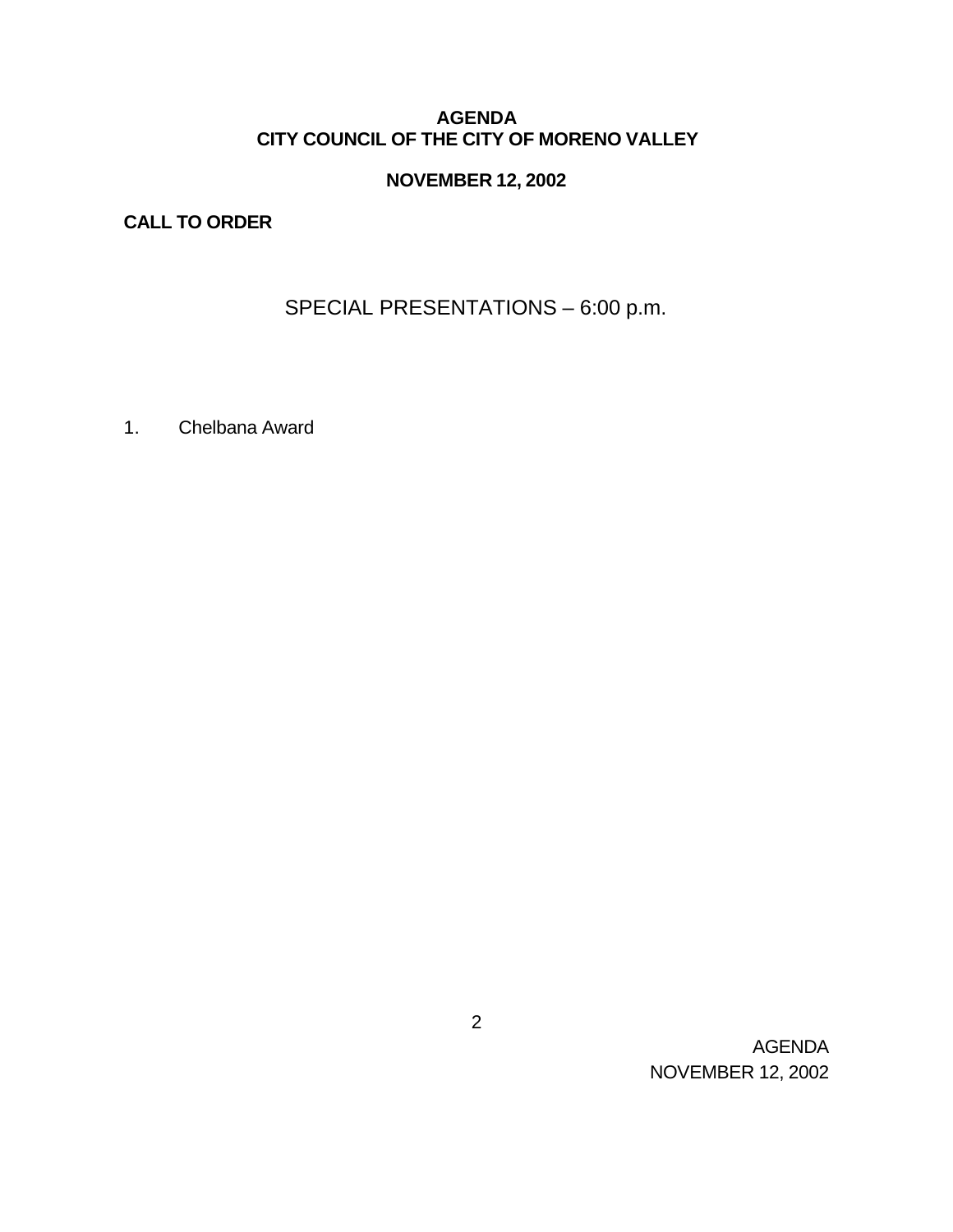#### **AGENDA JOINT MEETING OF THE CITY COUNCIL OF THE CITY OF MORENO VALLEY MORENO VALLEY COMMUNITY SERVICES DISTRICT COMMUNITY REDEVELOPMENT AGENCY OF THE CITY OF MORENO VALLEY**

#### **REGULAR MEETING – 6:30 P.M. NOVEMBER 12, 2002**

**CALL TO ORDER** (Joint Meeting of the City Council of the City of Moreno Valley, Moreno Valley Community Services District, and the Community Redevelopment Agency of the City of Moreno Valley - actions taken at the Joint Meeting are those of the Agency indicated on each Agenda item)

## **PLEDGE OF ALLEGIANCE**

**INVOCATION** – Pastor David Miller, Lord of Life Lutheran Church

**ROLL CALL**

#### **INTRODUCTIONS**

PUBLIC COMMENTS **ON MATTERS ON THE AGENDA** WILL BE TAKEN UP AS THE ITEM IS CALLED FOR BUSINESS, BETWEEN STAFF'S REPORT AND CITY COUNCIL DELIBERATION (SPEAKER SLIPS MAY BE TURNED IN UNTIL THE ITEM IS CALLED FOR BUSINESS.) Those wishing to speak should submit a BLUE speaker slip to the Bailiff. There is a three-minute limit per person.

All remarks and questions shall be addressed to the presiding officer or to the City Council and not to any individual Council member, staff member or other person.

PUBLIC COMMENTS **ON MATTERS NOT ON THE AGENDA** UNDER THE JURISDICTION OF THE CITY COUNCIL WILL BE HEARD PRIOR TO CITY COUNCIL REPORTS AND CLOSING COMMENTS. IN THE EVENT THAT THE AGENDA ITEM FOR SUCH PUBLIC COMMENTS HAS NOT BEEN CALLED BY 10:00 P.M., IT SHALL BE CALLED AS THE NEXT ITEM OF BUSINESS FOLLOWING THE CONCLUSION OF ANY ITEM BEING HEARD AT 10:00 P.M. Those wishing to speak should submit a PINK speaker slip to the Bailiff. There is a three-minute limit per person.

All remarks and questions shall be addressed to the presiding officer or to the City Council and not to any individual Council member, staff member or other person.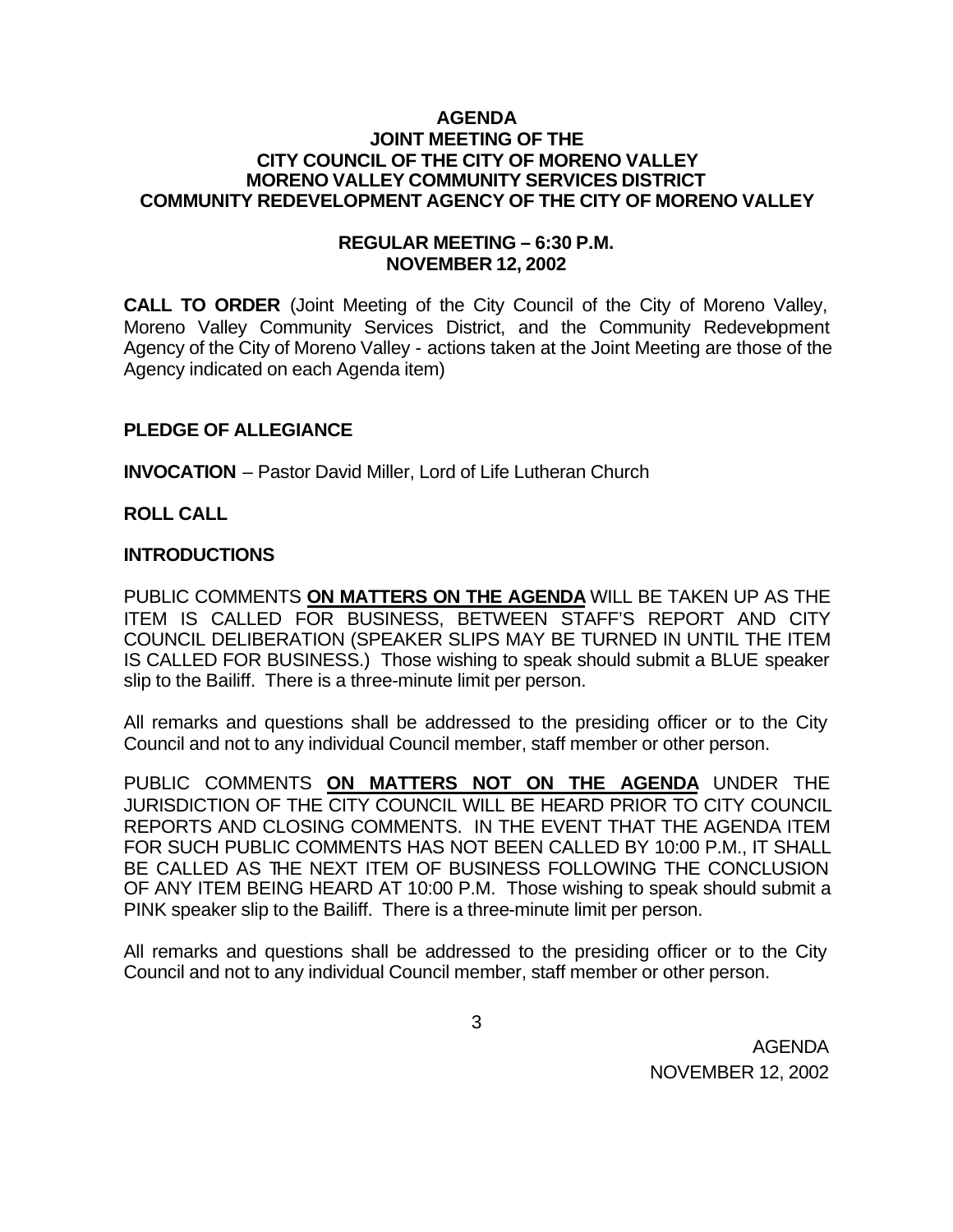#### **JOINT CONSENT CALENDARS (SECTIONS A-C) OF THE CITY COUNCIL OF THE CITY OF MORENO VALLEY, MORENO VALLEY COMMUNITY SERVICES DISTRICT, AND COMMUNITY REDEVELOPMENT AGENCY OF THE CITY OF MORENO VALLEY**

All items listed under the Consent Calendars, Sections A, B, and C, are considered to be routine and non-controversial, and may be enacted by one motion unless a member of the Council, Community Services District, or Redevelopment Agency requests that an item be removed for separate action. The motion to adopt the Consent Calendars is deemed to be a separate motion by each Agency and shall be so recorded by the City Clerk. Items withdrawn for report/discussion will be heard after public hearing items.

## **A. CONSENT CALENDAR** - **CITY COUNCIL**

- A1. ORDINANCES FIRST READING BY TITLE ONLY Recommendation: Waive reading of all Ordinance Introductions and read by title only.
- A2. MINUTES REGULAR MEETING OF OCTOBER 8, 2002 (Report of: City Clerk) Recommendation: Approve as submitted
- A3. MINUTES SPECIAL MEETING OF OCTOBER 15, 2002 (Report of: City Clerk) Recommendation: Approve as submitted
- A4. MINUTES SPECIAL MEETING OF OCTOBER 29, 2002 (Report of: City Clerk) Recommendation: Approve as submitted
- A5. APPROVE CONTINUING APPROPRIATIONS FOR FY 2002-03 BUDGET AND FINAL BUDGET ADJUSTMENTS/CORRECTION (Report of: Director of Finance/City Treasurer) Recommendation: City Council approve the continuing appropriations for FY 2002-03.
- A6. RECHE CANYON ROAD ALIGNMENT STUDY (Report of: Director of Public Works/City Engineer) Recommendation: Approve the Cooperative Agreement between the City of Moreno Valley, the City of Colton, the County of Riverside, and the County of San Bernardino for the preparation of a Project Study Report and Preliminary Environmental Study for the improvement of Reche Canyon Road/Reche Vista Drive; authorize release of Request For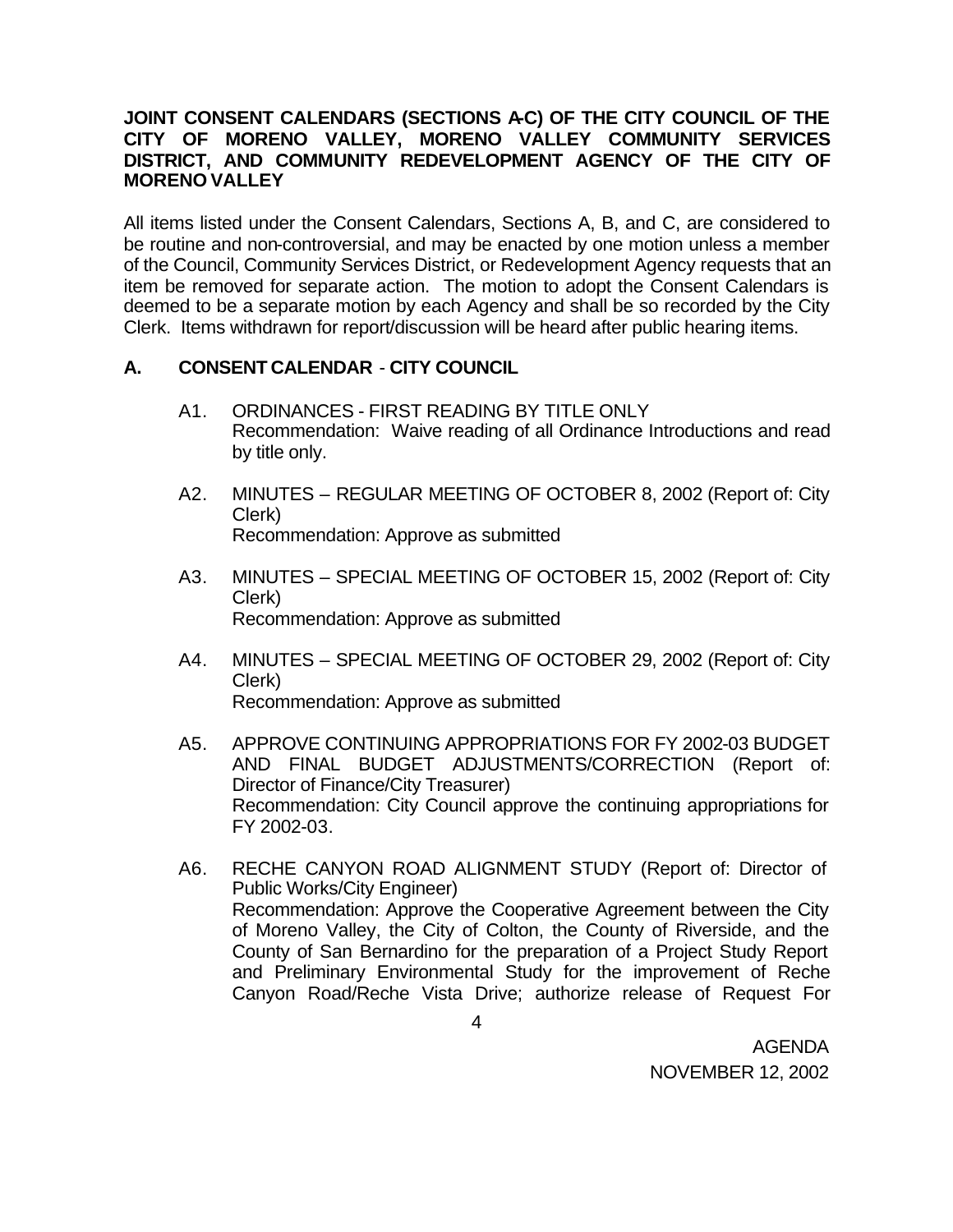Proposal to Prepare a Road Alignment Study Project Report and Preliminary Environmental Study on Reche Canyon Road and Reche Vista Drive, pending completion of Cooperative Agreement by all other participating agencies; authorize transfer of \$13,750 from Account No. 125.67521 (Preliminary Street Engineering) to Account No. 125.67521 (Reche Vista/Reche Canyon PSR); and authorize staff to withdraw funding from Account No. 125.67521 to pay for the approved expenditures.

A7. MARCH AIR RESERVE BASE RESOLUTION (Report of: City Manager) Recommendation: Adopt Resolution 2002-67 in support of March Air Reserve Base.

#### Resolution No. 2002-67

A Resolution of the City Council of the City of Moreno Valley, California, In Honor and Support of the March Air Reserve Base and the Military and Civilian Personnel Stationed Therein

A8. WARRANT REPORT – SEPTEMBER, 2002 (Report of: Director of Finance/City Treasurer) Recommendation: Adopt Resolution No. 2002-68, approving the Warrant Report, dated September, 2002 in the total amount of \$3,324,668.76.

Resolution No. 2002-68

A Resolution of the City Council of the City of Moreno Valley, California, Approving the Warrant Report Dated September 30, 2002

A9. APPROVAL OF COOPERATIVE AGREEMENT FOR LINE A-A, LATERAL C OF THE WEST END MORENO MASTER DRAINAGE PLAN, BETWEEN THE RIVERSIDE COUNTY FLOOD CONTROL AND WATER CONSERVATION DISTRICT, CITY OF MORENO VALLEY, AND WESTERN PACIFIC HOUSING, INC., WEST OF ELSWORTH STREET AND NORTH OF COTTONWOOD AVENUE (WESTERN PACIFIC HOUSING, INC.) (Report of: Director of Public Works/City Engineer) Recommendation: Approve the cooperative agreement between the Riverside County Flood Control and Water Conservation District, City of Moreno Valley, and Western Pacific Housing, Inc. for West End Moreno MDP Line A-A, Lateral C; authorize the Mayor to execute the agreement; and direct the City Clerk to forward the signed agreement to the Riverside County Flood Control and Water Conservation District.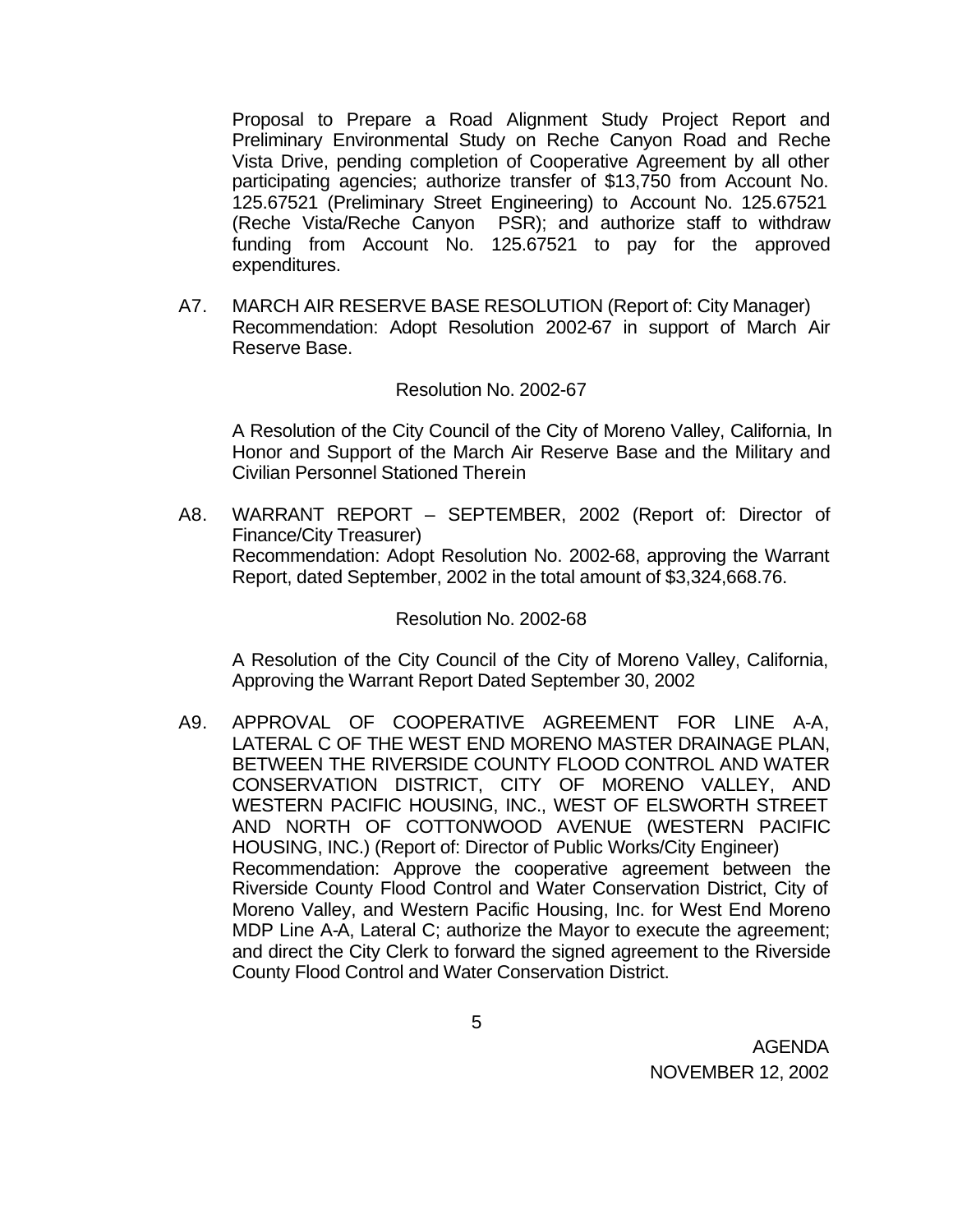- A10. RATIFICATION OF PROPOSED PROJECTS FOR THE HAZARD ELIMINATION SAFETY PROGRAM GRANT APPLICATION (Report of: Director of Public Works/City Engineer) Recommendation: Ratify the submission of the proposed projects for the Hazard Elimination Safety (HES) Program Grant Application.
- A11. FINAL MAP 21040-5 ACCEPT SUBSTITUTION OF BONDS AND AGREEMENT FOR PUBLIC RIGHT OF WAY IMPROVEMENTS, NORTH OF ELDER AND EAST OF MORRISON STREET (FIESTA DEVELOPMENT, INC.) (Report of: Director of Public Works/City Engineer) Recommendation: Accept the substitution of bonds and Agreement for

Public Improvements for Final Map 21040-5; authorize the Mayor to execute the agreement; direct the City Clerk to forward the signed agreement to the County Recorder's Office for recordation; and instruct the City Engineer to prepare the exoneration of the Faithful Performance Bond and Material & Labor Bond placed by Procopius Land Company upon acceptance of the substitution bonds and agreement.

A12. PARCEL MAP 29925 – REDUCE FAITHFUL PERFORMANCE BOND AND ADOPT RESOLUTION NO. 2002-71, A RESOLUTION OF THE CITY COUNCIL OF THE CITY OF MORENO VALLEY AUTHORIZING ACCEPTANCE OF THE PUBLIC RIGHT-OF-WAY IMPROVEMENTS AS COMPLETE AND ACCEPTING JOHN F. KENNEDY DRIVE AND PERRIS BOULEVARD INTO THE CITY MAINTAINED STREET SYSTEM, SOUTHEAST CORNER OF JOHN F. KENNEDY DRIVE AND PERRIS BOULEVARD (DOLAN CONSTRUCTION CO., INC.) (Report of: Director of Public Works/City Engineer) Recommendation: Approve a 90% reduction to the Faithful Performance Bond for Parcel Map 29925; instruct the City Engineer to prepare a 90% reduction to the Faithful Performance Bond; and adopt Resolution No.

2002-71 authorizing the acceptance of the public right-of-way improvements for Parcel Map 29925 as complete and accepting John F. Kennedy Drive and Perris Boulevard into the City maintained street system.

## Resolution No. 2002-71

A Resolution of the City Council of the City of Moreno Valley, California, Authorizing the Acceptance of the Public Right-of-Way Improvements as Complete Within Parcel Map 29925, and Accepting John F. Kennedy Drive and Perris Boulevard into the City Maintained Street System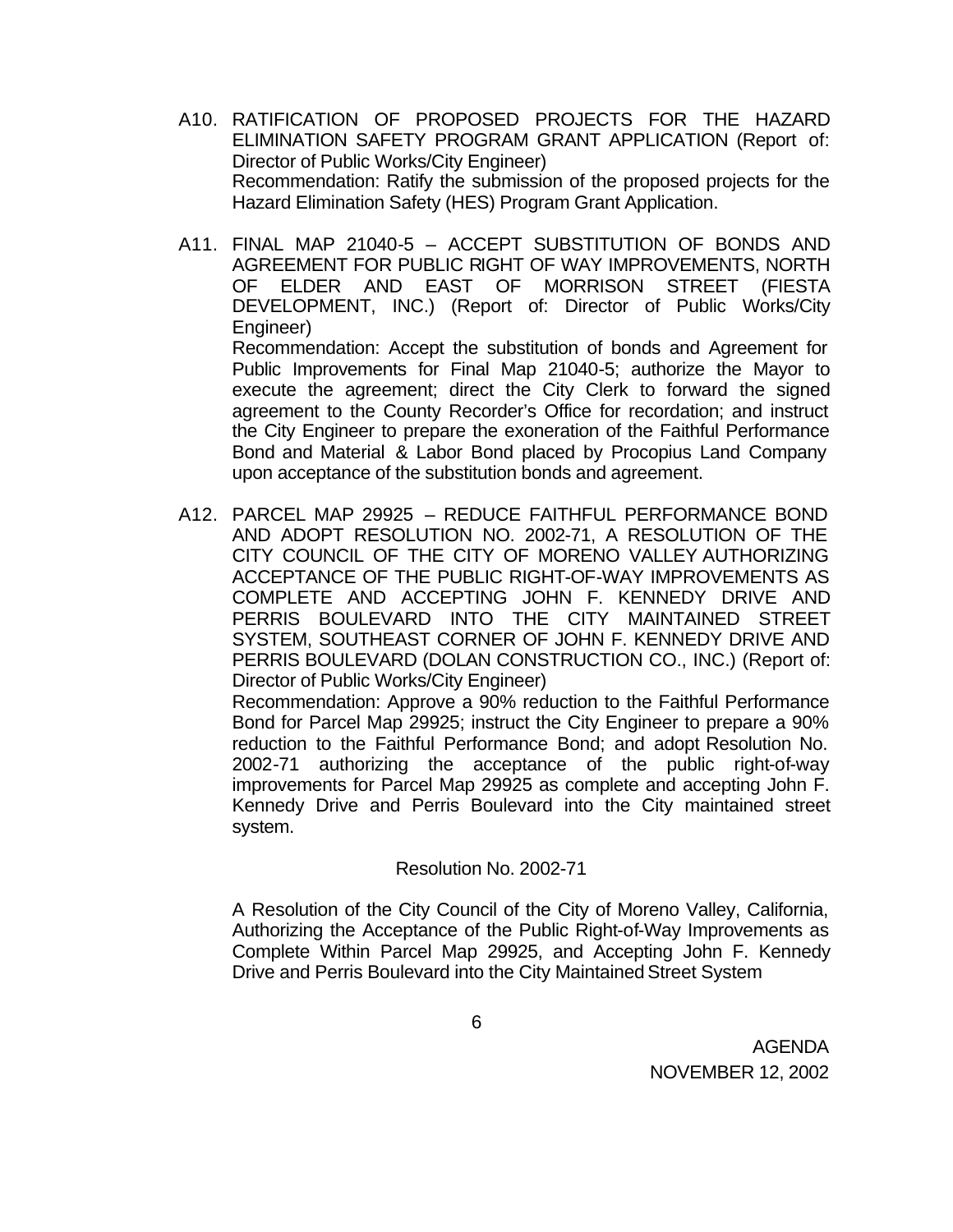- A13. APPROVAL OF QUARTERLY INVESTMENT REPORT QUARTER ENDED SEPTEMBER 30, 2002 (Report of: Director of Finance/City Treasurer) Recommendation: Approve and accept the quarterly investment report, in compliance with California Government Code Section 53646.
- A14. GRANT OF UTILITY EASEMENT TO SOUTHERN CALIFORNIA EDISON COMPANY AT COLLEGE PARK FIRE STATION NO. 91, PROJECT NO. 00-4372540 (Report of: Director of Public Works/City Engineer) Recommendation: Grant a utility easement to Southern California Edison Company (SCE) and authorize the City Engineer to execute the Grant of Easement.

## **B. CONSENT CALENDAR** - **COMMUNITY SERVICES DISTRICT**

- B1. ORDINANCES FIRST READING BY TITLE ONLY Recommendation: Waive reading of all Ordinance Introductions and read by title only.
- B2. MINUTES REGULAR MEETING OF OCTOBER 8, 2002 (Report of: City Clerk) Recommendation: Approve as submitted
- B3. MINUTES SPECIAL MEETING OF OCTOBER 15, 2002 (Report of: City Clerk) Recommendation: Approve as submitted
- B4. MINUTES SPECIAL MEETING OF OCTOBER 29, 2002 (Report of: City Clerk) Recommendation: Approve as submitted
- B5. APPROVAL OF PROPOSAL FOR RIVERSIDE INTERNATIONAL RACEWAY MONUMENT AT TOWNGATE PARK PHASE II RECREATION CENTER (Report of: Director of Parks and Recreation) Recommendation: Approve the proposal for the Riverside International Raceway Monument at TownGate Park Phase II Recreation Center.
- B6. FINAL MAPS 23388 AND 23455 ACCEPT LANDSCAPE AND IRRIGATION IMPROVEMENTS INTO THE CSD LANDSCAPE MAINTENANCE ZONE E-4 AND REDUCE FAITHFUL PERFORMANCE BONDS FOR LANDSCAPE AND IRRIGATION IMPROVEMENTS, NORTH SIDE OF JOHN F. KENNEDY DRIVE, EAST OF MORENO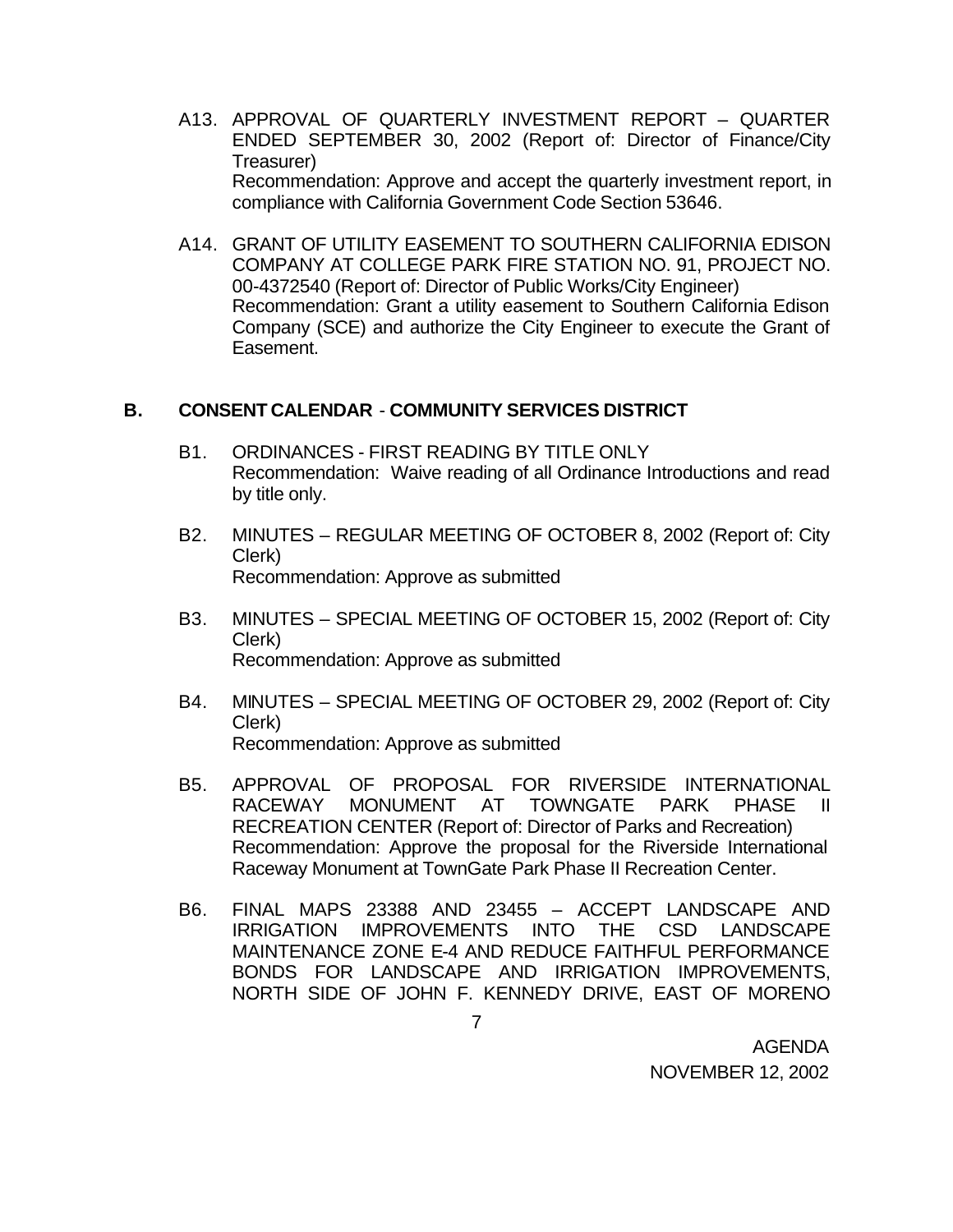BEACH DRIVE (KB HOME GREATER LOS ANGELES, INC.) (Report of: Director of Public Works/City Engineer)

Recommendation: Accept landscape & irrigation improvements for Final Maps 23388 and 23455 into the Moreno Valley Community Services District Landscape Maintenance Zone E-4; approve a 90% reduction to the Landscape & Irrigation Faithful Performance Bonds; and instruct the City Engineer to prepare a 90% reduction letter reducing the Landscape & Irrigation Faithful Performance Bonds.

B7. FINAL MAPS 23553-2 AND 23553-3 – REDUCE FAITHFUL PERFORMANCE BONDS FOR EQUESTRIAN TRAIL AND LANDSCAPE & IRRIGATION IMPROVEMENTS AND ACCEPT EQUESTRIAN TRAIL AND LANDSCAPE & IRRIGATION IMPROVEMENTS INTO THE MORENO VALLEY COMMUNITY SERVICES DISTRICT ZONES A AND E RESPECTIVELY, EAST SIDE OF PIGEON PASS ROAD, NORTH OF SUNNYMEAD RANCH PARKWAY (MV DEVELOPMENT, LLC) (Report of: Director of Public Works/City Engineer) Recommendation: Accept equestrian trail and landscape & irrigation improvements for Final Maps 23553-2 and 23553-3 into the Moreno Valley Community District Zones A and E respectively; approve a 90% reduction to the Landscape & Irrigation and Equestrian Trail Faithful Performance Bonds; and instruct the City Engineer to prepare a 90% reduction letter reducing the Landscape and Irrigation and Equestrian Trail Faithful Performance Bonds.

## **C. CONSENT CALENDAR** - **COMMUNITY REDEVELOPMENT AGENCY**

- C1. ORDINANCES FIRST READING BY TITLE ONLY Recommendation: Waive reading of all Ordinance Introductions and read by title only.
- C2. MINUTES REGULAR MEETING OF OCTOBER 8, 2002 (Report of: City Clerk) Recommendation: Approve as submitted
- C3. MINUTES SPECIAL MEETING OF OCTOBER 15, 2002 (Report of: City Clerk) Recommendation: Approve as submitted
- C4. MINUTES SPECIAL MEETING OF OCTOBER 29, 2002 (Report of: City Clerk) Recommendation: Approve as submitted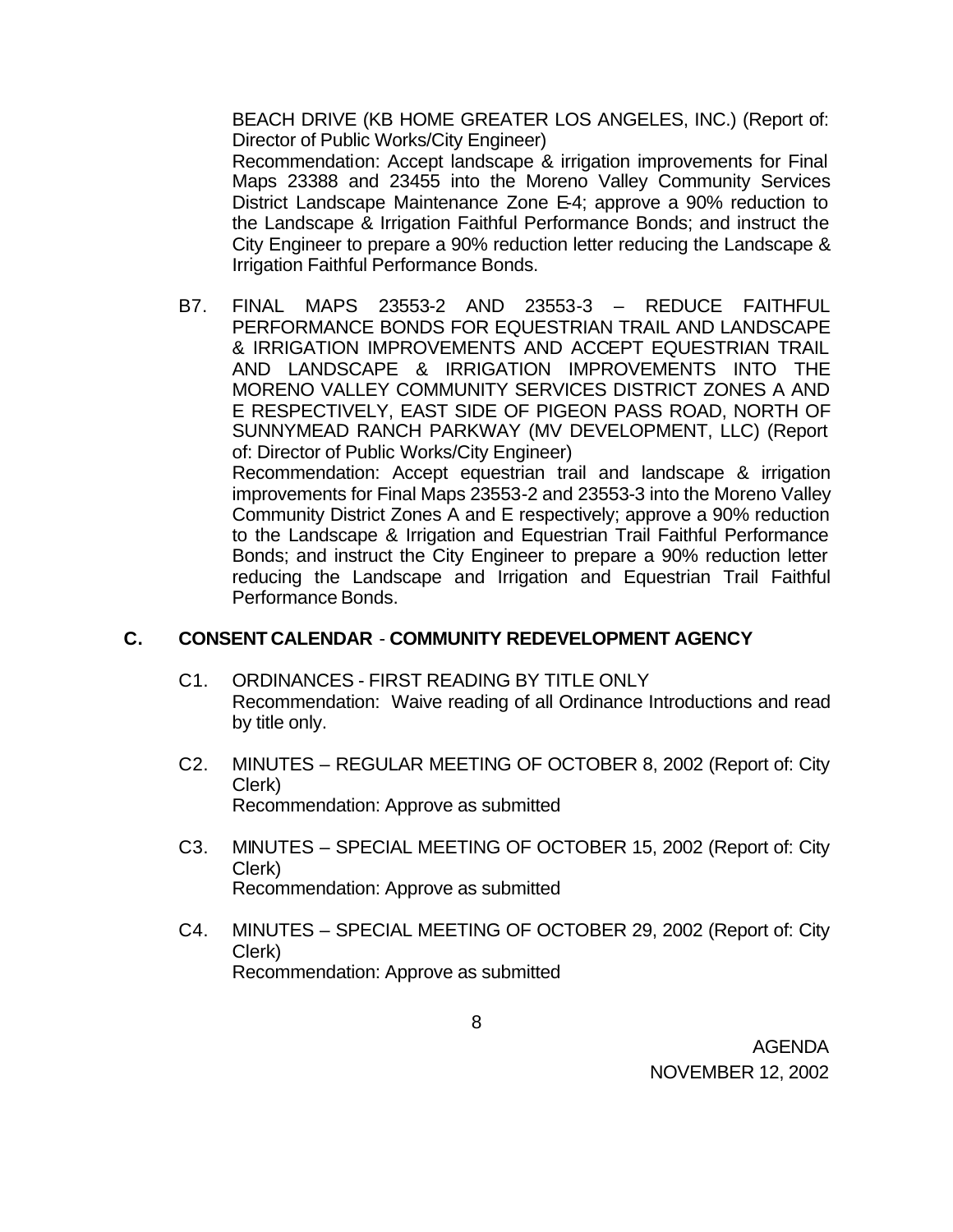# **D. PUBLIC HEARINGS**

Questions or comments from the public on a Public Hearing matter are limited to five minutes per individual and must pertain to the subject under consideration. Those wishing to speak should complete and submit a GOLDENROD speaker slip to the Bailiff.

- D1. A PUBLIC HEARING REGARDING A GENERAL PLAN AMENDMENT (PA02-0050) CHANGE OF ZONE (PA02-0051) AND CONDITIONAL USE PERMIT (PA02-0052) FOR A SELF-STORAGE FACILITY LOCATED ON THE SOUTH SIDE OF SUNNYMEAD BLVD. BETWEEN PERRIS BLVD. AND KITCHING ST. AND SUBMITTED BY CHUCK PIFER OF PIFER DEVELOPMENT (Report of: Director of Community and Economic Development) Recommendation: The Planning Commission recommends that the City Council conduct a public hearing to:
	- 1. Adopt a Negative Declaration for PA02-0050 (General Plan Amendment), PA02-0051 (Change of Zone), and PA02-0052 (Conditional Use Permit) pursuant to Section 15063 (c) of the California Environmental Quality Act (CEQA) Guidelines;
	- 2. Approve Resolution No. 2002-69, thereby approving PA02-0050 (General Plan Amendment), based on the findings in the City Council Resolution;
	- 3. Introduce Ordinance No. 612, thereby approving PA02-0051 (Change of Zone) based on the findings in City Council Ordinance; and
	- 4. Approve Resolution No. 2002-70, thereby approving PA02-0052 (Conditional Use Permit), based on the findings in City Council Resolution and the conditions of approval.

#### **E. ITEMS REMOVED FROM CONSENT CALENDARS FOR DISCUSSION OR SEPARATE ACTION**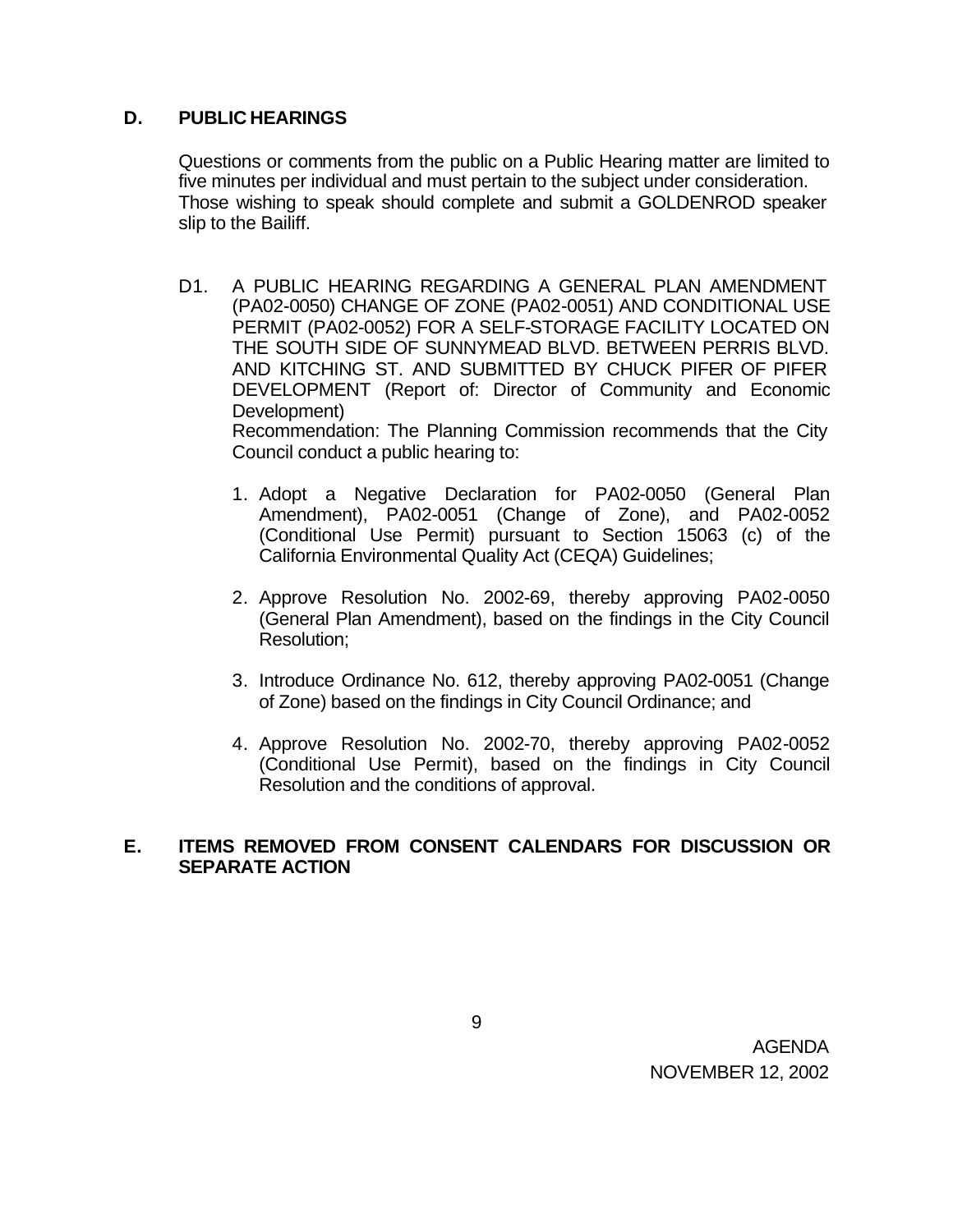# **F. REPORTS**

F1. REPORT TO CONSIDER PUBLIC COMMENTS REGARDING THE MAIL BALLOT PROCEEDING TO REACTIVATE CSD ZONE D (PARKWAY LANDSCAPE MAINTENANCE) AT THE STANDARD SERVICE LEVEL FOR TRACT 20715 (Report of: Director of Public Works/City Engineer) Recommendation: That the City Council, acting in their respective capacities as President and Members of the Board of Directors of the Moreno Valley Community Services District Zone D (CSD), accept public comments regarding reactivation of CSD Zone D (Parkway Landscape Maintenance) at the Standard Service Level for Tract 20715, the associated annual charge, and one-time charges.

# **G. LEGISLATIVE ACTIONS**

ORDINANCES - 1ST READING AND INTRODUCTION - NONE

ORDINANCES - 2ND READING AND ADOPTION – NONE

ORDINANCES - URGENCY ORDINANCES - NONE

RESOLUTIONS - NONE

PUBLIC COMMENTS **ON ANY SUBJECT NOT ON THE AGENDA** UNDER THE JURISDICTION OF THE CITY COUNCIL

Those wishing to speak should complete and submit a PINK speaker slip to the Bailiff. There is a three-minute time limit per person.

All remarks and questions shall be addressed to the presiding officer or to the City Council and not to any individual Council member, staff member or other person.

## **CLOSING COMMENTS AND/OR REPORTS OF THE CITY COUNCIL, COMMUNITY SERVICES DISTRICT, OR COMMUNITY REDEVELOPMENT AGENCY**